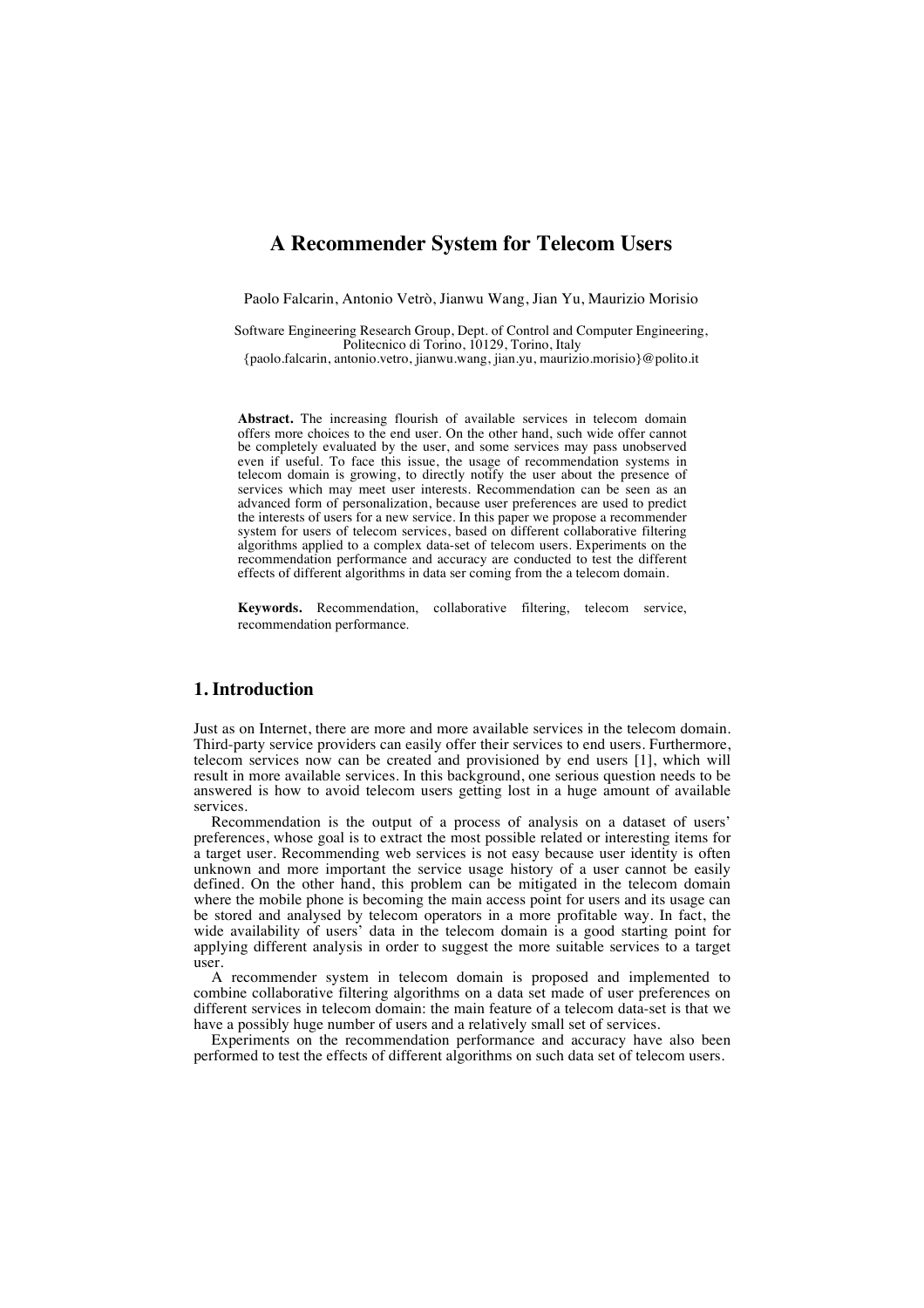The rest of this paper is organized as follows: we discuss the background and related work in Section 2, then our recommender system in telecom domain is introduced in Section 3; experiments with our recommender system are detailed in Section 4, and conclusions are drawn in Section 5.

# **2. Background and Related Work**

#### **2.1. The OPUCE project**

Our recommender system is a part of the OPUCE platform [1][2], which aims at bridging advances in networking, communication and information technology services towards a unique service creation environment where personalized services are dynamically created and provisioned by the end users themselves.

In this context, there will be a large amount of web services and telecom services provided by third-party providers and/or end users. Then, how to recommend a minor service set which is related and interesting for a particular user is an important problem which needs to be solved, because it will ease distribution of services to the most suitable users.

Here follows a possible scenario which shows the main functionality of the recommender system in the OPUCE platform.

John comes from U.S.A and is now travelling in Rome. After visiting a sight spot, he wants to find a nearby restaurant. To do this, he logins in the OPUCE platform through his mobile phone, executes the service recommender, and then get a list of recommended restaurants which is calculated according to his context information (such as location), his preference (such as dinner time, preferred taste), and rates of similar travellers (such as travellers who made similar rates on other dinner services). From the recommendation list, John can enjoyably find his preferred restaurant.

Recommender systems have become an important research area in the last decade and there has been much work done both in the industry and academia [3]. Usually, recommender systems can be classified into three types [3]:

1) Content-based recommendations: The user will be recommended items similar to the ones the user preferred in the past;

2) Collaborative recommendations: The user will be recommended items that people with similar tastes and preferences liked in the past;

3) Hybrid approaches: These methods combine collaborative and content-based methods.

There has been much research work and successful real systems using recommendation systems [3], and recently there are some works on service recommendation [6][7]. They made good foundation for our work, but characteristics of telecom domain should be tackled to apply the recommendation in telecom domain successfully.

In telecom domain, the related work on recommendation is still not much. Ricci et al. [6] discussed a kind of mobile recommender system. Chen et al [7] present a recommendation algorithm in mobile environment, but they do not mention the corresponding architecture of the recommender system. An architecture and implementation of mobile recommender system is proposed in [8][9], but they are not focused on telecom systems, and the analysis of different effect of recommendation algorithms is also missing.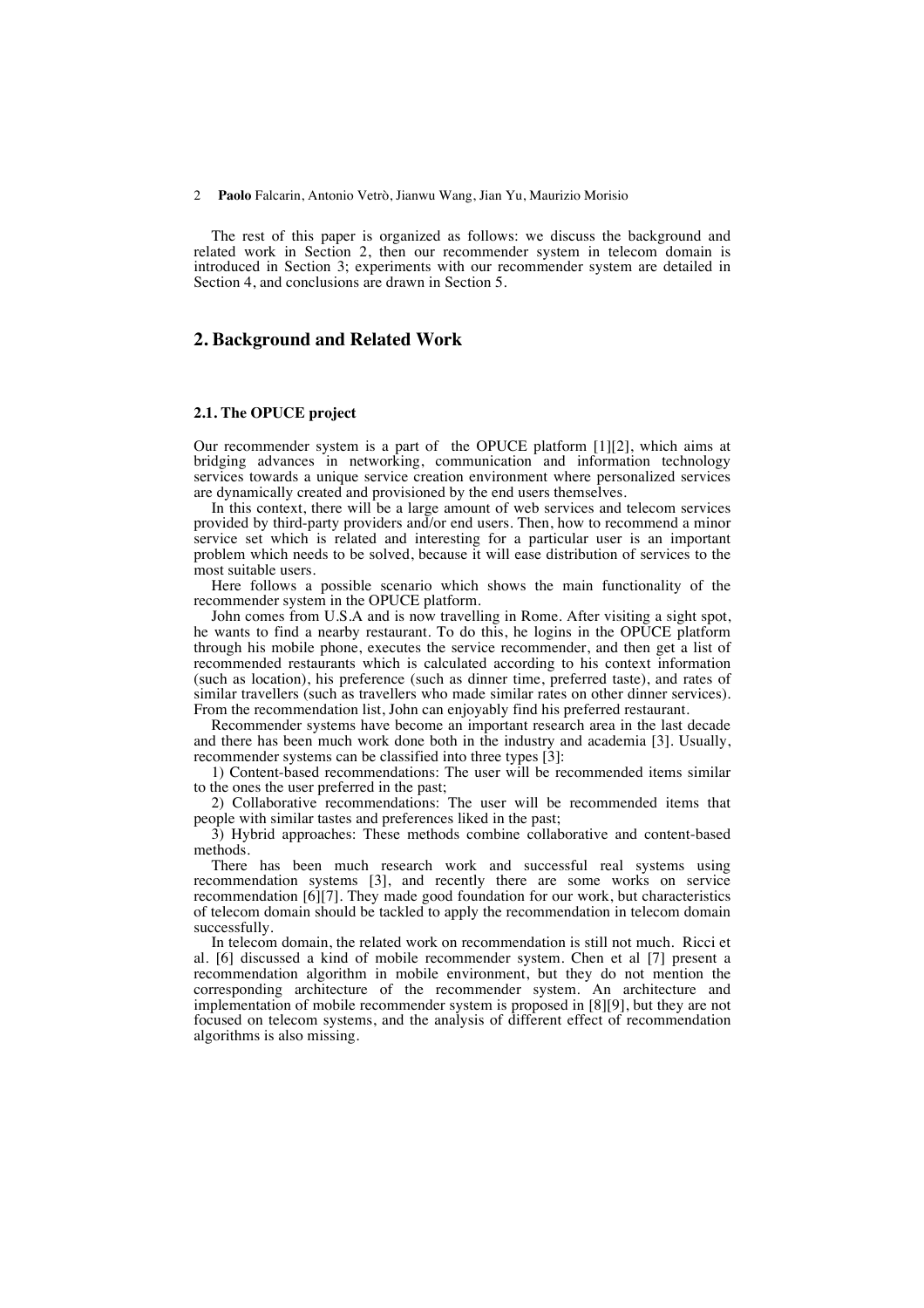The main characteristics of our work is the evaluation of different correlation algorithms on a typical telecom data set, where there could be millions of users and relatively few services.

In the following sections, we will describe how we have applied main correlation algorithms for predicting user preferences and how such algorithms perform on a large data-set like the preferences of users of a telecom operator.

# **3. A Recommender System in Telecom Domain**

Integration of a recommender in a telecom service platform requires an additional comprehension of recent standards in telecom domain.

There are some specifications of telecom service platform, born to combine telecom resources and IT systems, such as Java Service Logic Execution Environment (JAIN SLEE) [4] and Parlay [5]. JAIN SLEE is chosen in our work for its eventbased architecture and the easiness of integrating IT services. A Service Logic Execution Environment (SLEE) is a high throughput, low latency event processing application environment used in telecommunications industry. JSLEE is the Java standard for SLEE and is designed to allow implementations of the standard to meet the stringent requirements of communications applications, such as network signalling applications. The JSLEE specification is designed so that implementations can achieve scalability and availability through clustering architectures.

Unlike enterprise applications which are usually invoked synchronously, telecom applications are always invoked asynchronously. So our architecture and implementation is also event-based to comply to such an asynchronous communication requirement.

Our recommender system employ JAIN SLEE standard [4] and it is installed inside Mobicents platform which is the first and only Open Source Platform certified for JSLEE 1.0 compliance [12]. This choice has essentially two motivations:

- 1. Combination of JAIN SLEE environment and event programming approach can bring high performances and low latency;
- 2. Telecommunication world is intrinsically defined by asynchronous events (example: a phone call), so the event-driven approach is strongly coherent to the environment in which the application will run.

The recommendation system is realized through development of a Service Building Block (SBB). This service manages events defined ad-hoc, and generated by other SBB inside SLEE container. Furthermore, in order to provide accessibility to recommendation service by other applications contained in the platform, the system was anchored to an Activity Context, and Resource Adapters (RA) need to be implemented to utilize the outside resources (such User Information Repository ad Service Repository).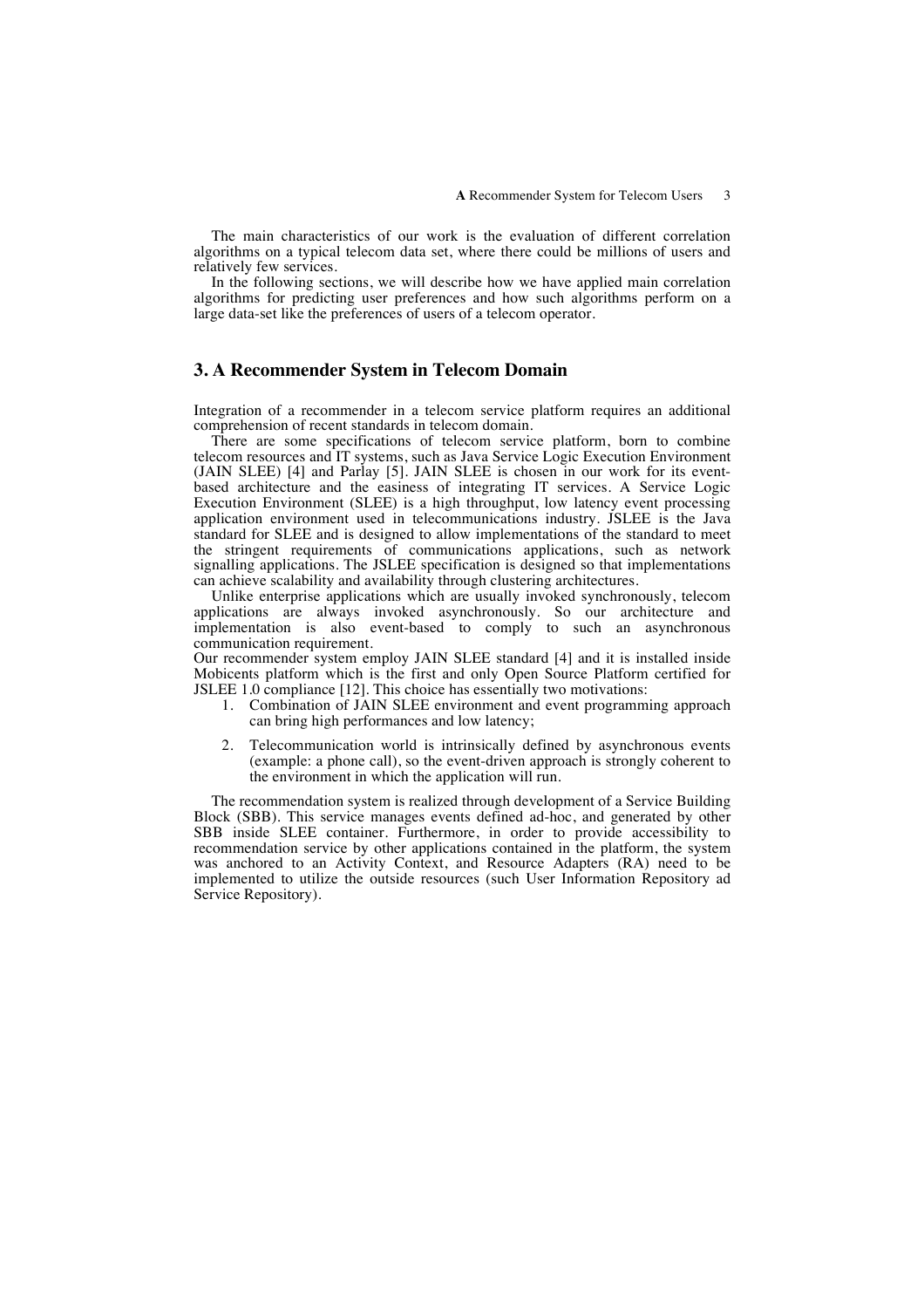

**Fig. 1.** An architecture of recommender system in telecom domain

Events between recommender and its trigger are defined as (shown in Fig.2): doPredictionsEvent (the event the recommender waits, and in which parameters of request are specified – like user, kind of recommendation, and so on) and ResponsePredictionEvent (prediction are calculated and then sent back to the matcher as an event).



**Fig. 2.** Communications between recommender and its trigger

Recommender service is also able to receive a synchronous event in order to set the algorithm to be used for the prediction: this operation was thought as a synchronous one because there is the need to have a confirmation before a new prediction request.

Another point need to mention in our implementation is the reuse of a set of opensource libraries that provide a set of algorithms and data models. Libraries adopted are part of Taste project [13]:

### **3.1. Recommendation Algorithms**

The interface we specified has different methods: the *n* highest recommendations of services for a given user, the *n* most similar users to a given user, the neighbourhood of a given users with a specified similarity threshold, and finally a special recommendation that provides a neighbourhood of most similar services to a given service.

All recommendations are computed through the use of algorithms provided by Taste libraries [13]. Here a short list of algorithms we used (see the Taste documentation for more details):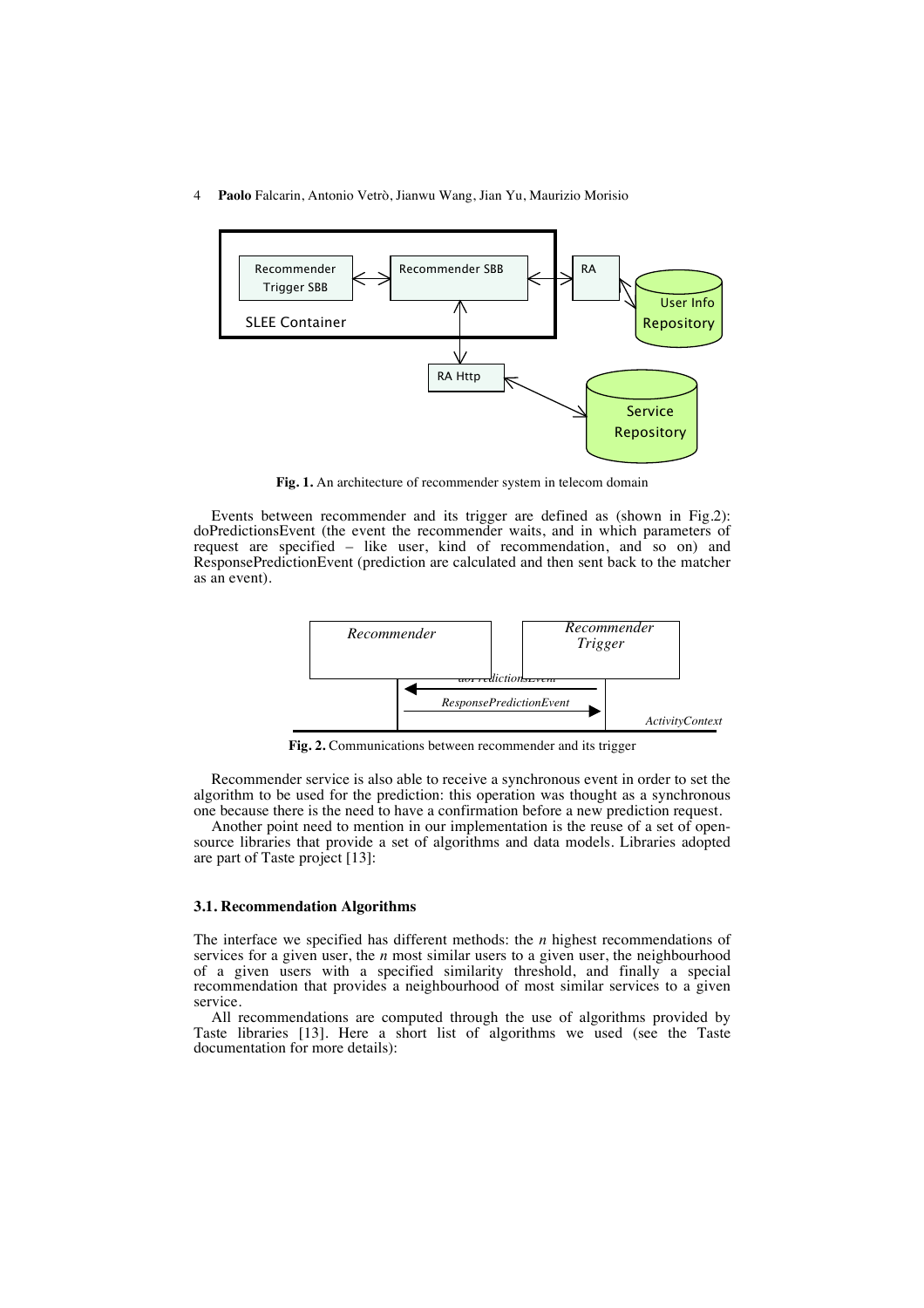- 1. *GenericItemBased*: A simple Recommender which uses a given DataModel and ItemCorrelation to produce recommendations.
- *2. GenericUserBased*: A simple Recommender which uses a given DataModel and UserNeighborhood to produce recommendations*.*
- *3. ItemAverage*: A simple recommender that always estimates preference for an Item to be the average of all known preference values for that Item. No information about Users is taken into account.
- *4. ItemUserAverage*: Like ItemAverageRecommender, except that estimated preferences are adjusted for the Users' average preference value. For example, say user  $\overrightarrow{X}$  has not rated item Y. Item Y's average preference value is 3.5. User X's average preference value is 4.2, and the average over all preference values is  $4.\overline{0}$ . User X prefers items 0.2 higher on average, so, the estimated preference for user X, item Y is  $3.5 + 0.2 = 3.7$ .
- *5. TreeClustering*: A Recommender that clusters Users, then determines the clusters' top recommendations. This implementation builds clusters by repeatedly merging clusters until only a certain number remain, meaning that each cluster is sort of a tree of other clusters.
- *6. SlopeOne*: A basic "slope one" recommender. This Recommender is especially suitable when user preferences are updating frequently as it can incorporate this information without expensive re-computation.

Algorithms can use correlations (Pearson, cosine, and Spearman) [3] between both users and services (items) in order to build neighbourhoods.

# **4. Experiment**

To know the different effects of recommendation algorithms in telecom domain, we implement the recommender system in OPUCE platform according to the above architecture and do the corresponding experiments.

#### **4.1. Datasets**

Database of preferences is hosted in MySQL data base system. The OPUCE project is not finished and we have not full access to real data on telecom. As the goal of our work is to assess if correlation algorithms may scale on a large dataset like the one of users of a telecom operator, we employed a real dataset provided by GroupLens research group [14] which can be comparable in size. Dataset consists of 2,811,983 ratings expressed inside the range 1-5, entered by 72,916 users for 1628 movies (which can simulate services in our experiment): in this data-set a 1:45 users/services ratio: we resized datasets in our experiments to evaluate scalability with increasing number of users, which is the real constraint in a telecom domain.

#### **4.2. Performance Experiment**

Experiments on performances were executed with dataset of 5000, 10000, 20000, 40000 records. We perform replications with recommendations of 20 different users, and we proposed 2 different iterations with 250 and 2500 items (services) involved. These are results (in ms) for 5 algorithms (the Tree Clustering Recommender was not considered because it did not work with more than 5000 records):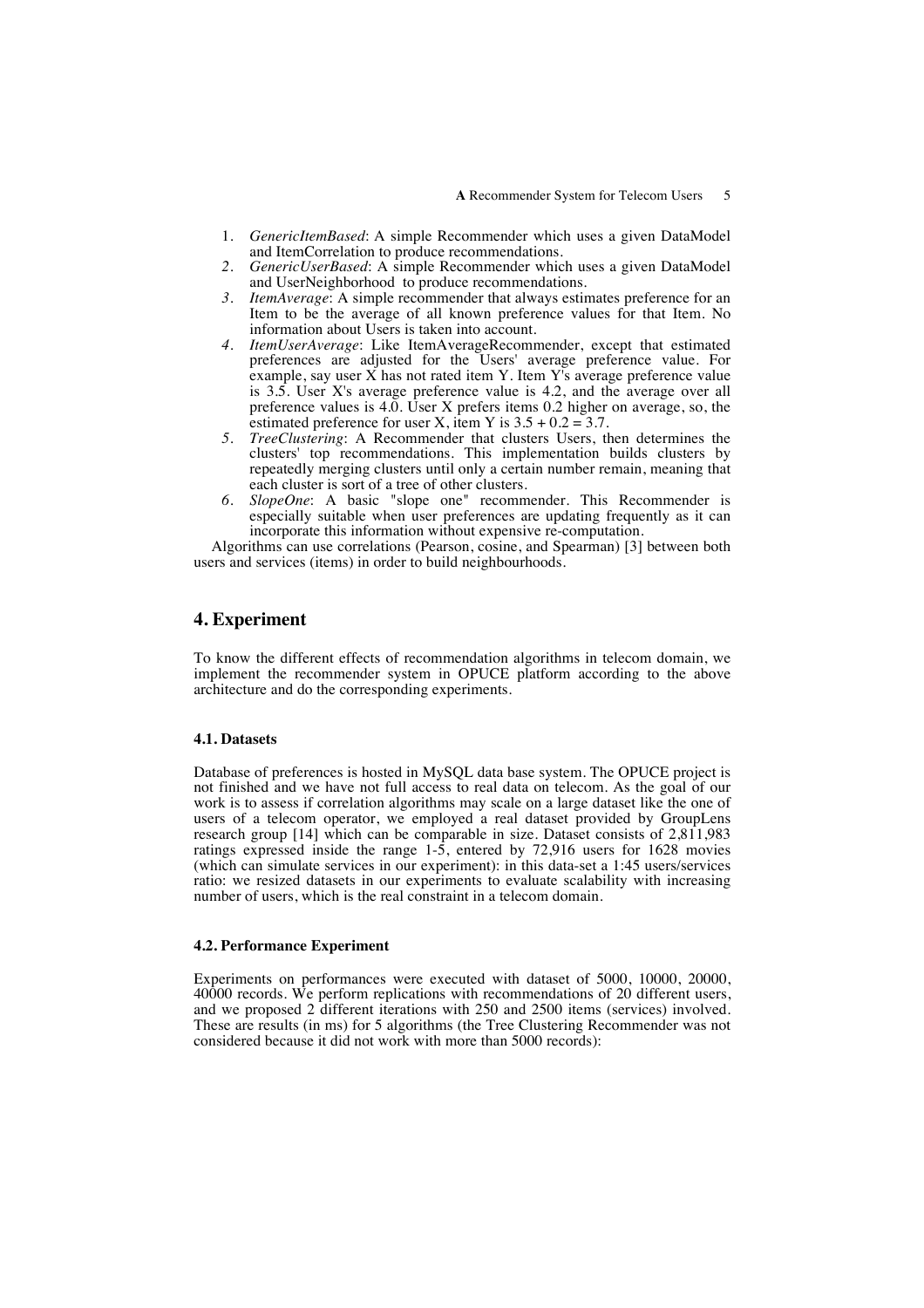| records/items generic item generic user item avrg item user avrg slop one |         |        |        |        |        |  |
|---------------------------------------------------------------------------|---------|--------|--------|--------|--------|--|
| 5k/250                                                                    | 658.6   | 110.15 | 14.25  | 16.55  | 142.5  |  |
| 5k/2500                                                                   | 4356.2  | 309.25 | 41.45  | 42.1   | 735.75 |  |
| 10k/250                                                                   | 1161.6  | 93.1   | 24     | 24.3   | 234.95 |  |
| 10k/2500                                                                  | 6957.15 | 216.95 | 51.05  | 53.75  | 837.05 |  |
| 20k/250                                                                   | 2237.75 | 129.4  | 45.45  | 45.55  | 295.9  |  |
| 20k/2500                                                                  | 12449.2 | 247.35 | 70.15  | 74.15  | 957.75 |  |
| 40k/250                                                                   | 8680    | 427.7  | 172.4  | 176.5  | 974.9  |  |
| 40k / 2500                                                                | 44975.7 | 557.6  | 198.85 | 202.85 | 1635.1 |  |
| $\mu$                                                                     |         |        |        |        |        |  |

Impact of a growth of items (services) in computational time (ratio):

|               |      | generic item generic user item based item user slop one |      |      |      |
|---------------|------|---------------------------------------------------------|------|------|------|
| services X 10 | 4.03 | 0.56                                                    | 0.52 | 0.53 | 1.18 |
| recordsX10    | 9.7  | 1.35                                                    | 5.67 | 5.47 | 1.97 |

| <b>Table 2.</b> Computational time experiment results with the growth of items and services |  |  |
|---------------------------------------------------------------------------------------------|--|--|
|                                                                                             |  |  |



**Fig. 3.** User neighbourhoods calculation time experiments

We also analyzed time needed to calculate user neighbourhoods, which means the set of similar user to a given user. We analyzed how performances vary relating to the sample size (in % of the total size) and comparing the use of Pearson and Spearman correlation.

Neig hborhood com puta tion

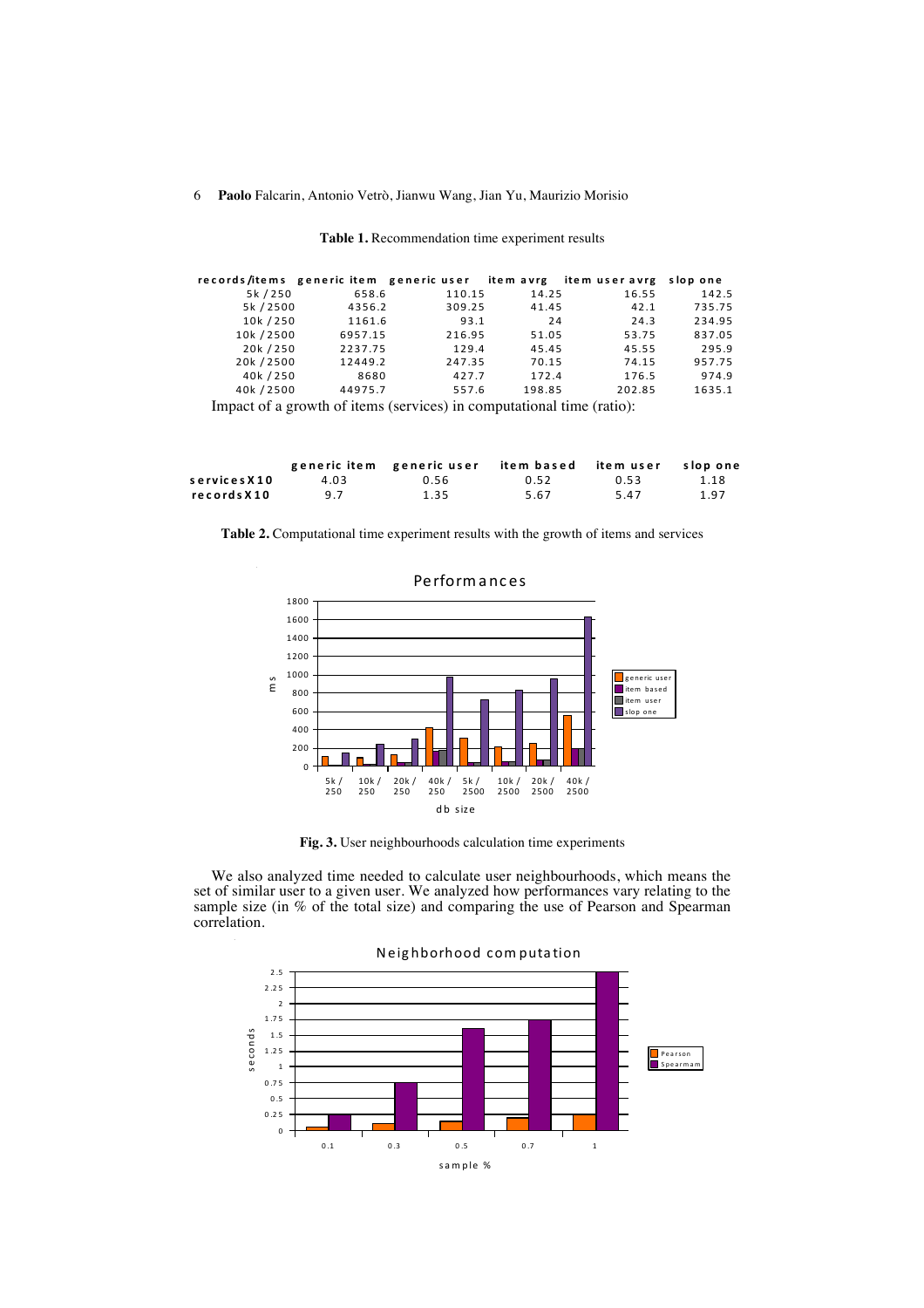**Fig. 4.** Pearson and Spearman correlation calculation time experiments

Main results and considerations can be gotten from the above experiments:

- Slop one and Generic Item Based algorithms are generally the worst in performances.
- When the number of services is low  $(250 \text{ in the experiment})$ , growth of records means growth of computation time. When the number of services is high (2500), growth of records means decrease of computational time.
- Impact of growth of number of services seems to be weaker than effect of growth of db size (= number of evaluations).
- Neighbourhood computation with Spearman coefficient is always worse than the computation with Pearson coefficient.

### **4.3. Accuracy Experiment**

Taste provides a useful instrument that permits to evaluate accuracy of an algorithm. This evaluator estimates the precision of the prediction using a portion of data as training set, and the remaining part to evaluate predictions. For each evaluation predicted, if the return value is between 0 the prediction is perfect and equal to the real value, while higher return values mean higher distances.

We tested accuracy experiment with the different sizes of the database: 5000, 10000, 20000 and 80000 records.

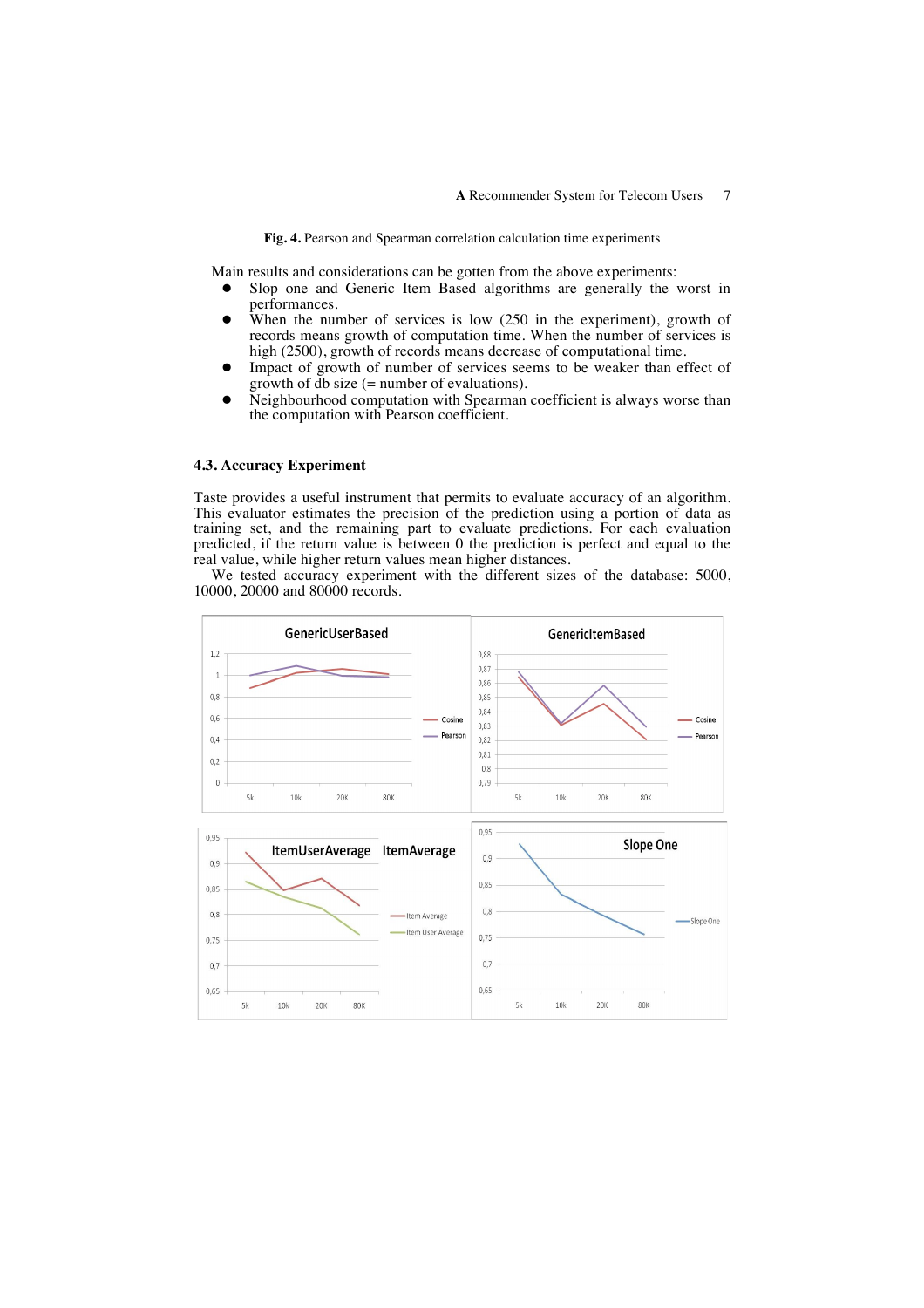**Fig. 5.** Accuracy Experiment of different recommendation algorithms

### **4.3. Scalability Experiment**

We also evaluate how the recommendation scales with respect to different amount of services.



**Fig. 6.** Scalability Experiment of different recommendation algorithms

From the previous figure, we can know that:

- *GenericItemBased* algorithm becomes worst when items number increases;
- *GenericUserBased* algorithm shows little sensible to the increase of available items and it shows better scalability;
- *ItemAverage* and *ItemUserAverage* Algorithms show linear increment depending on number of records;
- *SlopeOne* algorithm needs processing times 8 times higher than *ItemAverage* and *ItemUserAverage* algorithms.

### **4.3. Experiment Results Analysis**

Below what we learnt from experiments made to evaluate the recommender system.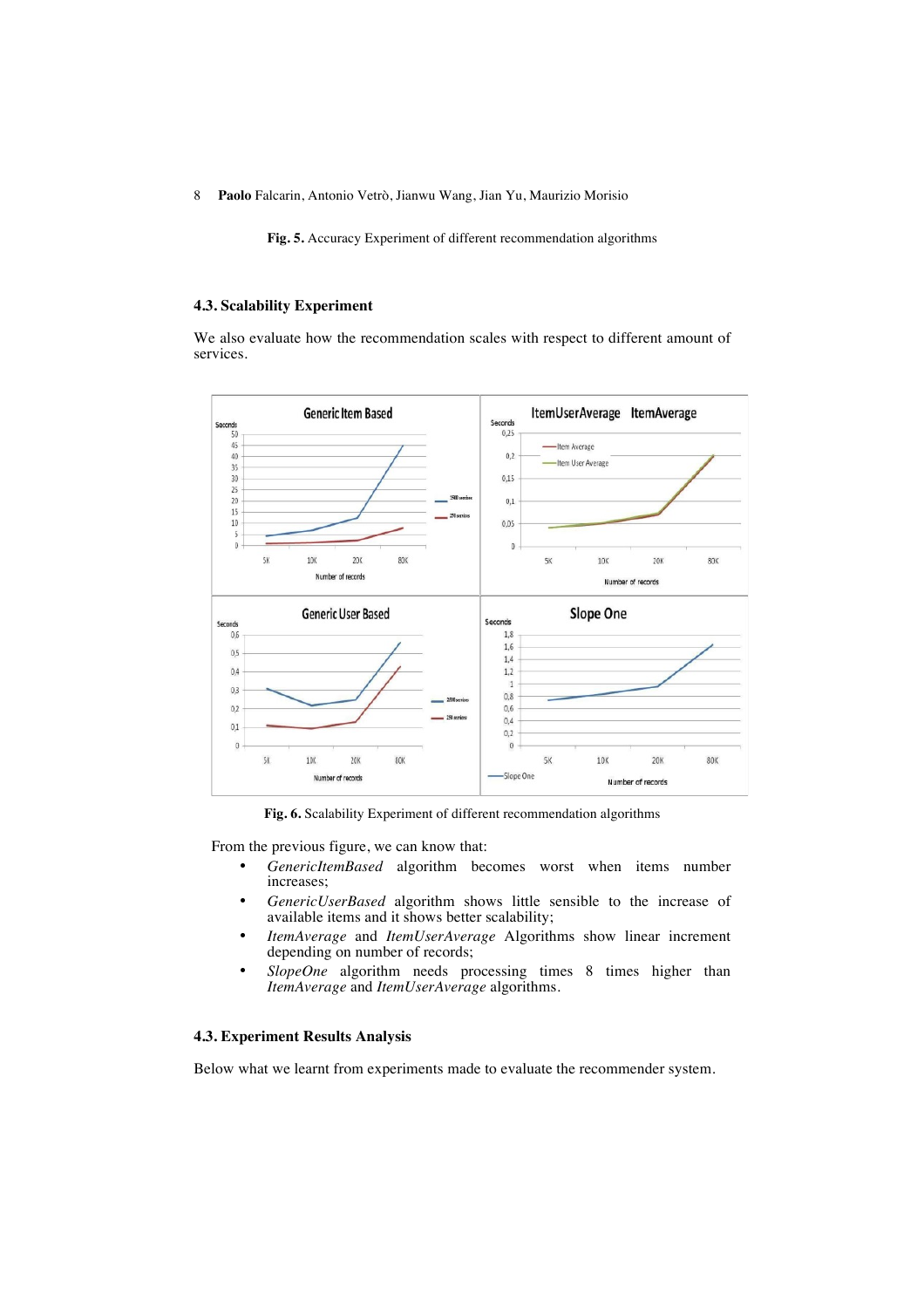- § The user-based approach has provided bad results, both using Pearson and Spearman coefficients.
- Precisions of algorithms grow with the size of database: the bigger training set is the main reason.
- In the Generic Item Average Algorithm, the cosine correlation brings more precise evaluations.
- Inside the range 10k-20k records some algorithms (Item Average, Generic Item) decrease their performances.
- With datasets with less than 10000 records, Item User Average Recommender and Generic Item Based Algorithm are preferred, while with a greater number of records the Slope One Recommender is better.

We have enough elements to see that computation time and accuracy are not deterministic, but they vary at least in function of database sparseness and numbers of services/users. Providing more detailed tests, it is possible to define for every range of db size/sparseness an associated algorithm that will be used for the recommendation.

## **5. Conclusions**

To realize recommendation in telecom domain, recommender system architecture is proposed to meet the characteristics of telecom systems. Experiments of different recommendation algorithms are also performed to their effect in telecom environment. For future work, we will do more reliable experiments based on user evaluations on telecom services and context aware recommendation on the basis of our architecture.

# **References**

- 1. Open Platform for User-centric service Creation and Execution, OPUCE, IST FP6 Integrated Project no. IST-034101, http://www.opuce.eu
- 2. Yelmo. J. C., Trapero. R., et al. : User-Driven Service Lifecycle Management Adopting Internet Paradigms in Telecom Services. In. 5th Int. Conf. on Service-Oriented Computing (ICSOC 2007), LNCS 4749. pp 342--352 (2007)
- 3. Adomavicius. G, and Tuzhilin. A.: Toward the Next Generation of Recommender Systems: A Survey of the State-of-the-Art and Possible Extensions. IEEE Trans. Knowledge and Data Eng., vol. 17, no. 6, pp. 734--749 (2005)
- 4. JAIN<sup>TM</sup> Service Logic and Execution Environment (SLEE): http://jainslee.org/
- 5. Parlay Group: http://www.parlay.org.
- 6. Manikrao, U. S., Prabhakar T. V.: Dynamic Selection of Web Services with Recommendation System. In: Int. Conf. on Next Generation Web Services Practices (NWeSP'05). pp. 117--121 (2005)
- 7. Wen Q., He, J.: Personalized Recommendation Services Based on Service-Oriented Architecture. In: 2006 IEEE Asia-Pacific Conference on Services Computing (APSCC'06) pp. 356--361 (2006)
- 8. Chen. A., : Context-Aware Collaborative Filtering System: Predicting the User's Preference in the Ubiquitous Computing Environment. In: 1st Int. Workshop on Location- and Context-Awareness, (LoCA 2005), Oberpfaffenhofen, Germany, 2005, LNCS 3479 pp. 244--253 (2005)
- 9. Ricci. F., and Nguyen. Q. N.,: Acquiring and Revising Preferences in a Critique-Based Mobile Recommender System, IEEE INTELLIGENT SYSTEMS, MAY/JUNE 2007, pp. 22--29 (2007).